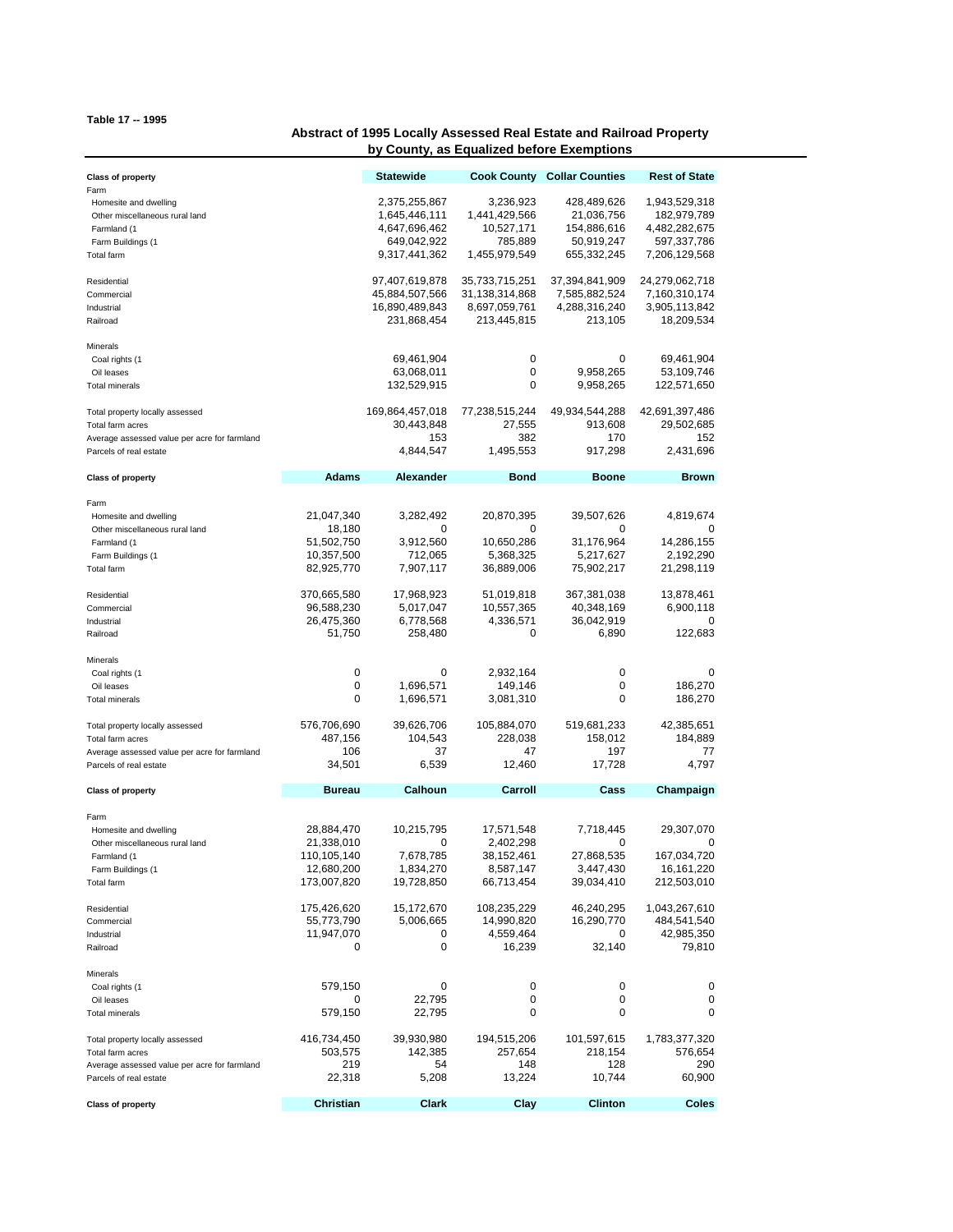| Homesite and dwelling                        | 26,513,115        | 16,984,350     | 12,744,746       | 25,002,723     | 21,222,750     |
|----------------------------------------------|-------------------|----------------|------------------|----------------|----------------|
|                                              |                   |                | 142,061          |                | 0              |
| Other miscellaneous rural land               | 0                 | 0              |                  | 0              |                |
| Farmland (1                                  | 100,791,913       | 20,354,765     | 15,677,764       | 12,638,627     | 71,554,880     |
| Farm Buildings (1                            | 11,091,350        | 5,550,740      | 3,722,981        | 5,904,037      | 5,630,440      |
| Total farm                                   | 138,396,378       | 42,889,855     | 32,287,552       | 43,545,387     | 98,408,070     |
|                                              |                   |                |                  |                |                |
|                                              |                   |                |                  |                |                |
| Residential                                  | 149,793,918       | 58,859,710     | 36,169,234       | 184,169,637    | 228,313,423    |
| Commercial                                   | 41,590,460        | 15,575,295     | 10,567,094       | 31,224,067     | 85,723,179     |
| Industrial                                   | 18,111,256        | 2,321,605      | 8,163,340        | 15,805,960     | 23,415,530     |
|                                              |                   |                |                  |                |                |
| Railroad                                     | 1,509,288         | 3,310          | 0                | 0              | 67,450         |
|                                              |                   |                |                  |                |                |
| Minerals                                     |                   |                |                  |                |                |
| Coal rights (1                               | 2,342,883         | 0              | 0                | 6,188,749      | 0              |
| Oil leases                                   | 559,524           | 241,360        | 2,628,168        | 840,350        | 212,450        |
|                                              |                   |                |                  |                |                |
| <b>Total minerals</b>                        | 2,902,407         | 241,360        | 2,628,168        | 7,029,099      | 212,450        |
|                                              |                   |                |                  |                |                |
| Total property locally assessed              | 352,303,707       | 119,891,135    | 89,815,388       | 281,774,150    | 436,140,102    |
| Total farm acres                             | 415,977           | 301,142        | 283,999          | 273,574        | 298,148        |
|                                              |                   |                |                  |                |                |
| Average assessed value per acre for farmland | 242               | 68             | 55               | 46             | 240            |
| Parcels of real estate                       | 22,727            | 12,430         | 16,957           | 23,903         | 24,205         |
|                                              |                   |                |                  |                |                |
| <b>Class of property</b>                     | Cook              | Asmt. dist. 1  | Asmt. dist. 2    | Asmt. dist. 3  | Crawford       |
|                                              |                   |                |                  |                |                |
| Farm                                         |                   |                |                  |                |                |
|                                              |                   |                |                  |                |                |
| Homesite and dwelling                        | 3,236,923         | 0              | 2,101,812        | 1,135,111      | 18,472,825     |
| Other miscellaneous rural land               | 1,441,429,566     | 407,566,584    | 590,563,619      | 443,299,364    | 0              |
| Farmland (1                                  | 10,527,171        | 0              | 3,659,401        | 6,867,770      | 17,145,006     |
|                                              |                   |                |                  |                |                |
| Farm Buildings (1                            | 785,889           | 0              | 412,142          | 373,747        | 4,554,861      |
| Total farm                                   | 1,455,979,549     | 407,566,584    | 596,736,974      | 451,675,992    | 40,172,692     |
|                                              |                   |                |                  |                |                |
| Residential                                  | 35,733,715,251    | 12,256,273,910 | 14,228,673,665   | 9,248,767,677  | 77,654,686     |
| Commercial                                   | 31,138,314,868    | 17,568,215,670 | 8,791,242,944    | 4,778,856,254  | 18,575,147     |
|                                              |                   |                |                  |                |                |
| Industrial                                   | 8,697,059,761     | 2,407,307,737  | 4,038,672,268    | 2,251,079,756  | 104,517,818    |
| Railroad                                     | 213,445,815       | 207,682,693    | 1,451,592        | 4,311,530      | 23,651         |
|                                              |                   |                |                  |                |                |
| Minerals                                     |                   |                |                  |                |                |
| Coal rights (1                               | 0                 | 0              | 0                | 0              | 0              |
|                                              |                   |                |                  |                |                |
| Oil leases                                   | 0                 | 0              | 0                | 0              | 3,841,197      |
| Total minerals                               | 0                 | 0              | 0                | 0              | 3,841,197      |
|                                              |                   |                |                  |                |                |
| Total property locally assessed              | 77,238,515,244    | 32,847,046,594 | 27,656,777,443   | 16,734,691,209 | 244,785,191    |
|                                              |                   |                |                  |                |                |
|                                              | 27,555            | 0              | 8,527            | 19,028         | 261,664        |
| Total farm acres                             |                   | 0              | 429              | 361            | 66             |
| Average assessed value per acre for farmland | 382               |                |                  | 463,650        | 23,714         |
|                                              |                   |                |                  |                |                |
| Parcels of real estate                       | 1,495,553         | 639,978        | 391,925          |                |                |
|                                              |                   |                |                  |                |                |
| <b>Class of property</b>                     | <b>Cumberland</b> | <b>DeKalb</b>  | <b>DeWitt</b>    | Douglas        | <b>DuPage</b>  |
|                                              |                   |                |                  |                |                |
| Farm                                         |                   |                |                  |                |                |
| Homesite and dwelling                        | 15,893,935        | 53,711,616     | 11,987,613       | 10,429,095     | 7,688,810      |
|                                              |                   |                |                  |                |                |
| Other miscellaneous rural land               | 153,530           | 0              | 0                | 31,312         | 0              |
| Farmland (1                                  | 11,310,918        | 104,118,674    | 64,751,518       | 77,472,506     | 4,660,861      |
| Farm Buildings (1                            | 4,579,411         | 14,888,029     | 3,515,958        | 7,316,507      | 2,123,077      |
|                                              |                   |                |                  |                |                |
| Total farm                                   | 31,937,794        | 172,718,319    | 80,255,089       | 95,249,420     | 14,472,748     |
|                                              |                   |                |                  |                |                |
| Residential                                  | 35,871,679        | 652,837,490    | 83,856,359       | 89,571,376     | 14,295,150,653 |
| Commercial                                   | 5,239,807         | 183,660,073    | 16,341,571       | 28,563,950     | 3,762,637,115  |
|                                              |                   |                |                  |                |                |
| Industrial                                   | 1,012,990         | 34,775,099     | 596,919,111      | 11,526,310     | 1,474,589,069  |
| Railroad                                     | 26,149            | 70,034         | 275,870          | 662,282        | 0              |
|                                              |                   |                |                  |                |                |
| Minerals                                     |                   |                |                  |                |                |
| Coal rights (1                               | 0                 | 0              | 0                | 33,994         | 0              |
|                                              |                   |                |                  |                |                |
| Oil leases                                   | 125,630           | 0              | 166,547          | 5,250          | 0              |
| <b>Total minerals</b>                        | 125,630           | 0              | 166,547          | 39,244         | 0              |
|                                              |                   |                |                  |                |                |
|                                              | 74,214,049        | 1,044,061,015  | 777,814,547      | 225,612,582    | 19,546,849,585 |
| Total property locally assessed              |                   |                |                  |                |                |
| Total farm acres                             | 210,983           | 374,358        | 231,404          | 252,215        | 14,844         |
| Average assessed value per acre for farmland | 54                | 278            | 280              | 307            | 314            |
| Parcels of real estate                       | 10,603            | 28,765         | 10,027           | 13,259         | 292,227        |
|                                              |                   |                |                  |                |                |
|                                              |                   |                |                  |                |                |
| <b>Class of property</b>                     | Edgar             | <b>Edwards</b> | <b>Effingham</b> | <b>Fayette</b> | Ford           |
|                                              |                   |                |                  |                |                |
| Farm                                         |                   |                |                  |                |                |
| Homesite and dwelling                        | 18,631,915        | 7,280,350      | 30,539,784       | 21,813,055     | 9,864,770      |
| Other miscellaneous rural land               | 0                 | 0              | 0                | 0              | 423,350        |
| Farmland (1                                  | 88,753,494        | 7,977,446      | 17,470,045       | 22,000,974     | 56,784,170     |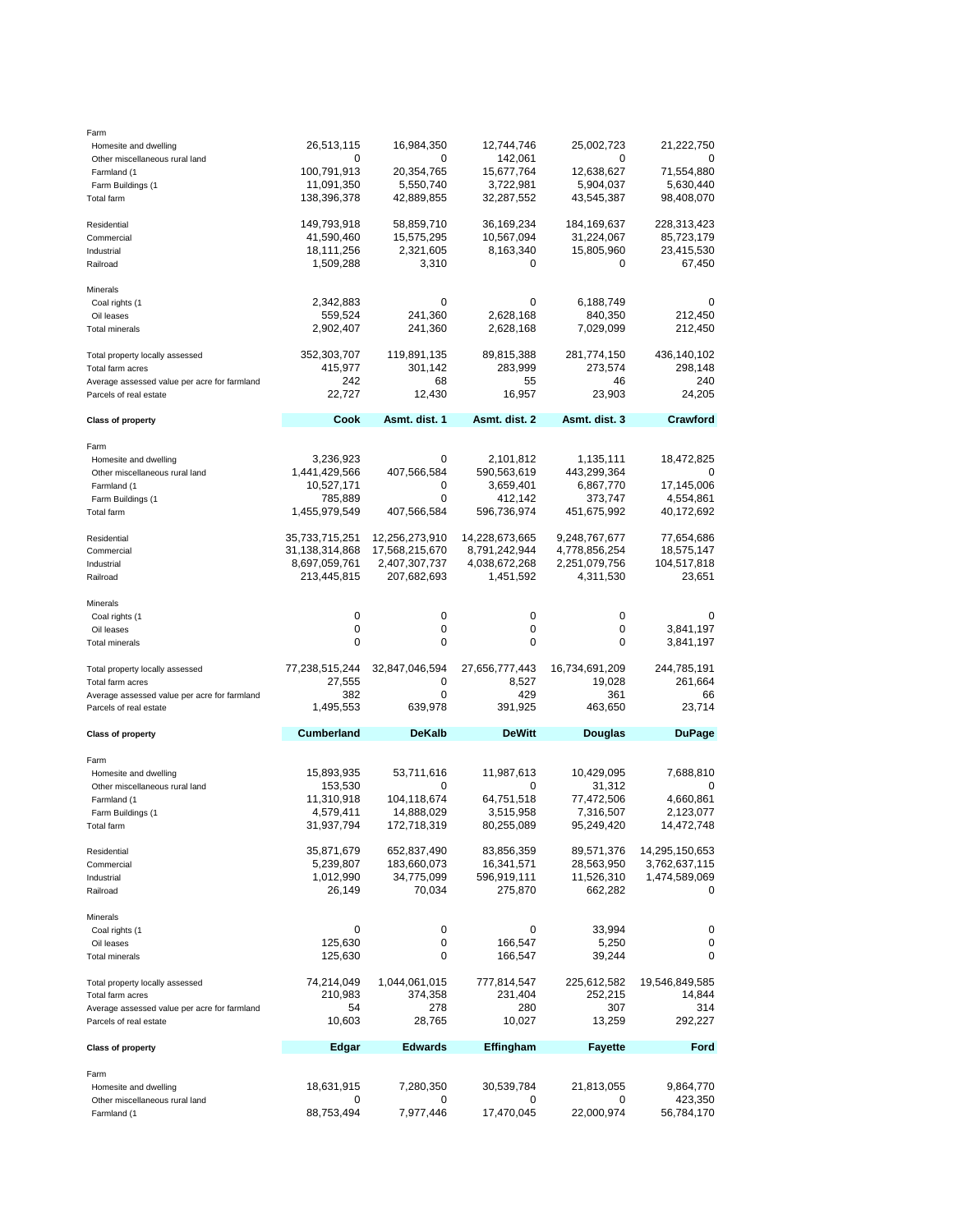| Farm Buildings (1<br><b>Total farm</b>              | 6,910,512<br>114,295,921             | 2,005,721<br>17,263,517                   | 8,325,910<br>56,335,739                 | 5,088,693<br>48,902,722               | 5,966,620<br>73,038,910                           |
|-----------------------------------------------------|--------------------------------------|-------------------------------------------|-----------------------------------------|---------------------------------------|---------------------------------------------------|
| Residential<br>Commercial<br>Industrial<br>Railroad | 61,877,726<br>9,463,013<br>7,684,084 | 18,043,625<br>4,026,500<br>1,773,580<br>0 | 171,179,705<br>77,273,208<br>14,612,116 | 58,996,804<br>12,776,535<br>9,934,190 | 64,159,630<br>10,584,250<br>10,382,780<br>243,450 |
|                                                     | 147,183                              |                                           | 301,767                                 | 502,675                               |                                                   |
| Minerals                                            |                                      |                                           |                                         |                                       |                                                   |
| Coal rights (1<br>Oil leases                        | 359,759<br>263,741                   | 390,928<br>920,120                        | 0<br>641,242                            | 4,764,062<br>1,449,435                | 0<br>0                                            |
| <b>Total minerals</b>                               | 623,500                              | 1,311,048                                 | 641,242                                 | 6,213,497                             | 0                                                 |
|                                                     |                                      |                                           | 320, 343, 777                           |                                       | 158,409,020                                       |
| Total property locally assessed<br>Total farm acres | 194,091,427<br>388,009               | 42,418,270<br>135,776                     | 277,566                                 | 137,326,423<br>421,597                | 300,487                                           |
| Average assessed value per acre for farmland        | 229                                  | 59                                        | 63                                      | 52                                    | 189                                               |
| Parcels of real estate                              | 16,265                               | 11,781                                    | 19,569                                  | 21,113                                | 9,179                                             |
| <b>Class of property</b>                            | <b>Franklin</b>                      | <b>Fulton</b>                             | Gallatin                                | Greene                                | Grundy                                            |
| Farm                                                |                                      |                                           |                                         |                                       |                                                   |
| Homesite and dwelling                               | 18,527,990                           | 17,262,900                                | 3,869,551                               | 18,441,369                            | 21,601,080                                        |
| Other miscellaneous rural land                      | 0                                    | 0                                         | 7,712                                   | 0                                     | 2,007,740                                         |
| Farmland (1                                         | 6,683,530                            | 54,610,940                                | 18,554,758                              | 46,569,205                            | 47,072,510                                        |
| Farm Buildings (1<br><b>Total farm</b>              | 1,039,180<br>26,250,700              | 7,542,420<br>79,416,260                   | 1,398,983<br>23,831,004                 | 7,065,570<br>72,076,144               | 5,953,380<br>76,634,710                           |
|                                                     |                                      |                                           |                                         |                                       |                                                   |
| Residential                                         | 114,060,460                          | 143,211,230                               | 14,677,833                              | 37,630,086                            | 341,824,400                                       |
| Commercial                                          | 27,468,710                           | 26,638,430                                | 3,144,048                               | 10,947,694                            | 55,687,880                                        |
| Industrial                                          | 17,422,710                           | 20,113,110                                | 3,179,729                               | 1,458,654                             | 539,563,850                                       |
| Railroad                                            | 41,600                               | 133,940                                   | 3,560                                   | 46,128                                | 419,870                                           |
| Minerals                                            |                                      |                                           |                                         |                                       |                                                   |
| Coal rights (1                                      | 3,144,430                            | 7,910                                     | 1,691,020                               | 0                                     | 66,030                                            |
| Oil leases                                          | 1,559,520                            | 0                                         | 658,654                                 | 0                                     | 0                                                 |
| <b>Total minerals</b>                               | 4,703,950                            | 7,910                                     | 2,349,674                               | 0                                     | 66,030                                            |
| Total property locally assessed                     | 189,948,130                          | 269,520,880                               | 47,185,848                              | 122, 158, 706                         | 1,014,196,740                                     |
| Total farm acres                                    | 221,963                              | 504,980                                   | 185,994                                 | 336,102                               | 232,392                                           |
|                                                     |                                      |                                           |                                         |                                       |                                                   |
| Average assessed value per acre for farmland        | 30                                   | 108                                       | 100                                     | 139                                   | 203                                               |
| Parcels of real estate                              | 28,363                               | 24,206                                    | 9,640                                   | 9,502                                 | 17,605                                            |
| <b>Class of property</b>                            | Hamilton                             | <b>Hancock</b>                            | <b>Hardin</b>                           | Henderson                             | Henry                                             |
|                                                     |                                      |                                           |                                         |                                       |                                                   |
| Farm<br>Homesite and dwelling                       | 8,566,472                            | 15,828,101                                |                                         | 6,741,629                             | 34,368,150                                        |
| Other miscellaneous rural land                      | 1,105,935                            | 0                                         | 3,150,355<br>31,775                     | 0                                     | 0                                                 |
| Farmland (1                                         | 13,837,585                           | 64,463,305                                | 1,368,985                               | 35,267,523                            | 89,221,716                                        |
| Farm Buildings (1                                   | 2,465,605                            | 10,949,093                                | 288,380                                 | 5,204,851                             | 12,895,530                                        |
| Total farm                                          | 25,975,597                           | 91,240,499                                | 4,839,495                               | 47,214,003                            | 136,485,396                                       |
| Residential                                         | 15,823,552                           | 72,473,991                                | 11,716,370                              | 27,427,063                            | 268,965,980                                       |
| Commercial                                          | 2,671,614                            | 21,021,463                                | 1,281,410                               | 7,210,103                             | 35,556,260                                        |
| Industrial                                          | 2,360,427                            | 81,875                                    | 2,495,480                               | 0                                     | 17,305,070                                        |
| Railroad                                            | 190,654                              | 12,793                                    | 0                                       | 14,430                                | 58,310                                            |
| Minerals                                            |                                      |                                           |                                         |                                       |                                                   |
| Coal rights (1                                      | 1,494,572                            | 0                                         | 0                                       | 0                                     | 0                                                 |
| Oil leases                                          | 562,388                              | 0                                         | 537,990                                 | 0                                     | 0                                                 |
| <b>Total minerals</b>                               | 2,056,960                            | 0                                         | 537,990                                 | 0                                     | 0                                                 |
| Total property locally assessed                     | 49,078,804                           | 184,830,621                               | 20,870,745                              | 81,865,599                            | 458,371,016                                       |
| Total farm acres                                    | 252,628                              | 473,492                                   | 74,641                                  | 220,534                               | 492,677                                           |
| Average assessed value per acre for farmland        | 55                                   | 136                                       | 18                                      | 160                                   | 181                                               |
| Parcels of real estate                              | 13,716                               | 18,095                                    | 4,747                                   | 7,181                                 | 27,051                                            |
| <b>Class of property</b>                            | <b>Iroquois</b>                      | <b>Jackson</b>                            | Jasper                                  | Jefferson                             | Jersey                                            |
| Farm                                                |                                      |                                           |                                         |                                       |                                                   |
| Homesite and dwelling                               | 23,560,731                           | 16,467,102                                | 20,219,665                              | 43,874,535                            | 13,230,181                                        |
| Other miscellaneous rural land                      | 0                                    | 2,886,738                                 | 0                                       | 0                                     | 0                                                 |
| Farmland (1                                         | 113,459,366                          | 9,287,113                                 | 17,838,665                              | 12,739,122                            | 22,515,470                                        |
| Farm Buildings (1<br>Total farm                     | 15,070,793<br>152,090,890            | 3,728,399<br>32,369,352                   | 8,974,340<br>47,032,670                 | 4,463,348<br>61,077,005               | 2,766,304<br>38,511,955                           |
|                                                     |                                      |                                           |                                         |                                       |                                                   |
| Residential<br>Commercial                           | 155,115,310<br>34,491,171            | 215,918,894<br>91,671,880                 | 29,447,695<br>7,678,730                 | 135,860,356<br>56,484,450             | 111,620,031<br>20,632,079                         |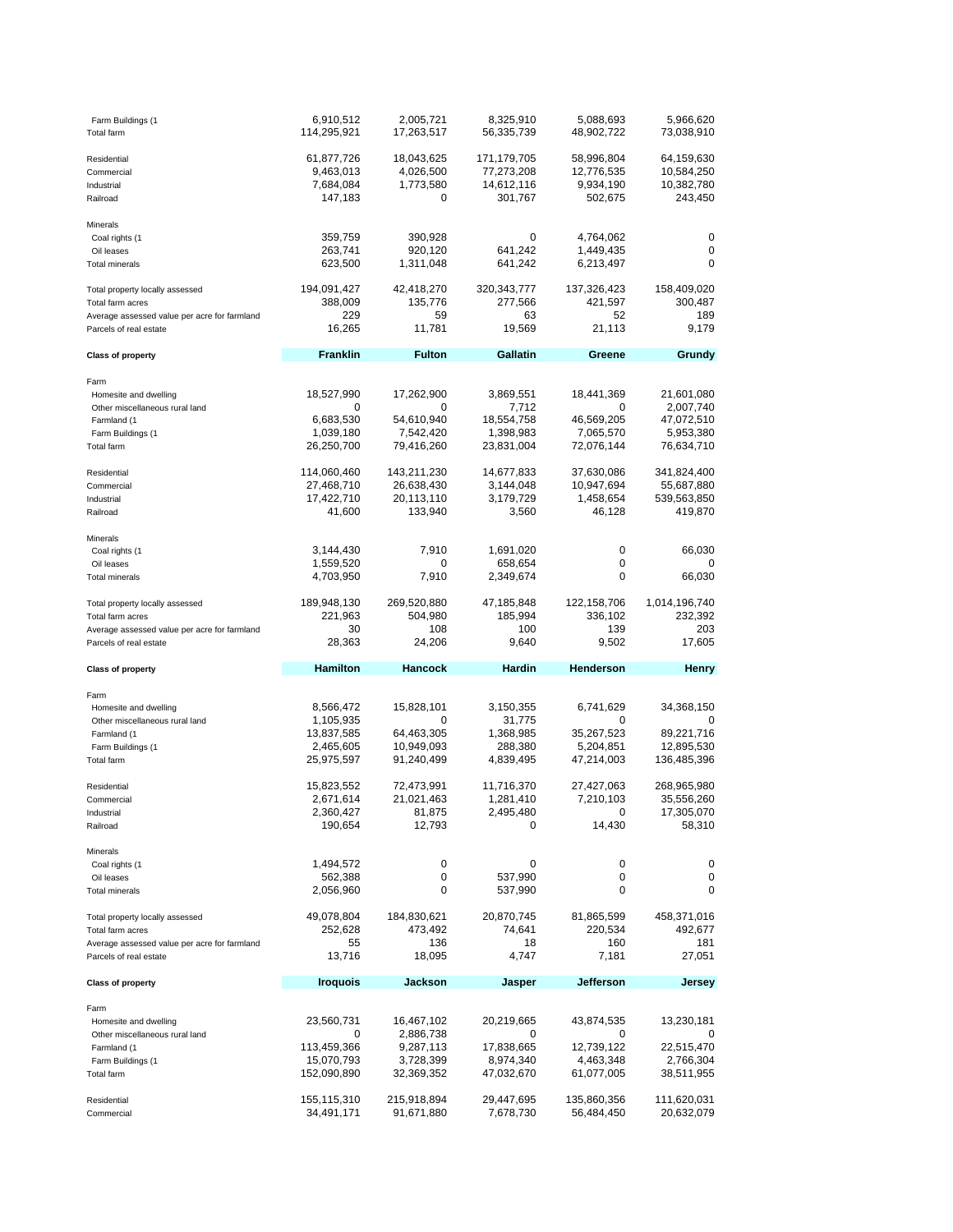| Industrial<br>Railroad                                                                                                                                                   | 4,078,253<br>937,993                                                                                                    | 8,416,231<br>32,588                                                                                    | 67,264,865<br>0                                                                                                 | 22,114,897<br>22,527                                                                                                       | 741,037<br>978                                                                                                |
|--------------------------------------------------------------------------------------------------------------------------------------------------------------------------|-------------------------------------------------------------------------------------------------------------------------|--------------------------------------------------------------------------------------------------------|-----------------------------------------------------------------------------------------------------------------|----------------------------------------------------------------------------------------------------------------------------|---------------------------------------------------------------------------------------------------------------|
| Minerals<br>Coal rights (1<br>Oil leases<br><b>Total minerals</b>                                                                                                        | 0<br>0<br>0                                                                                                             | 743,709<br>222,775<br>966,484                                                                          | 0<br>2,076,075<br>2,076,075                                                                                     | 795,385<br>1,246,418<br>2,041,803                                                                                          | 0<br>0<br>0                                                                                                   |
| Total property locally assessed<br>Total farm acres<br>Average assessed value per acre for farmland<br>Parcels of real estate                                            | 346,713,617<br>685,131<br>166<br>24,181                                                                                 | 349,375,429<br>261,990<br>35<br>30,266                                                                 | 153,500,035<br>298,168<br>60<br>16,289                                                                          | 277,601,038<br>312,902<br>41<br>27,089                                                                                     | 171,506,080<br>204,259<br>110<br>11,690                                                                       |
| <b>Class of property</b>                                                                                                                                                 | <b>JoDaviess</b>                                                                                                        | Johnson                                                                                                | Kane                                                                                                            | Kankakee                                                                                                                   | Kendall                                                                                                       |
| Farm<br>Homesite and dwelling<br>Other miscellaneous rural land<br>Farmland (1<br>Farm Buildings (1<br>Total farm<br>Residential<br>Commercial<br>Industrial<br>Railroad | 31,722,363<br>15,416,141<br>31,908,544<br>10,245,867<br>89,292,915<br>204,601,776<br>41,972,541<br>13,114,052<br>46,968 | 11,758,003<br>412,902<br>5,173,313<br>1,509,661<br>18,853,879<br>35,616,817<br>3,845,306<br>0<br>6,983 | 120,663,663<br>0<br>47,020,341<br>13,163,448<br>180,847,452<br>4,328,048,270<br>770,713,211<br>366,459,828<br>0 | 35,487,689<br>11,351,117<br>56,972,702<br>12,427,192<br>116,238,700<br>652,655,840<br>211,861,508<br>60,580,847<br>914,905 | 34,822,320<br>0<br>42,333,215<br>7,791,212<br>84,946,747<br>542,544,416<br>78,681,143<br>32,403,200<br>91,574 |
| Minerals<br>Coal rights (1<br>Oil leases<br><b>Total minerals</b>                                                                                                        | 0<br>0<br>0                                                                                                             | 0<br>0<br>0                                                                                            | 0<br>0<br>0                                                                                                     | 0<br>0<br>0                                                                                                                | 0<br>0<br>0                                                                                                   |
| Total property locally assessed<br>Total farm acres<br>Average assessed value per acre for farmland<br>Parcels of real estate                                            | 349,028,252<br>336,150<br>95<br>20,046                                                                                  | 58,322,985<br>168,246<br>31<br>10,329                                                                  | 5,646,068,761<br>215,723<br>218<br>126,486                                                                      | 1,042,251,800<br>376,978<br>151<br>48,978                                                                                  | 738,667,080<br>177,615<br>238<br>19,565                                                                       |
| <b>Class of property</b>                                                                                                                                                 | Knox                                                                                                                    | Lake                                                                                                   | LaSalle                                                                                                         | Lawrence                                                                                                                   | Lee                                                                                                           |
|                                                                                                                                                                          |                                                                                                                         |                                                                                                        |                                                                                                                 |                                                                                                                            |                                                                                                               |
| Farm<br>Homesite and dwelling<br>Other miscellaneous rural land<br>Farmland (1<br>Farm Buildings (1<br>Total farm<br>Residential<br>Commercial                           | 18,800,400<br>227,440<br>84,403,900<br>9,208,090<br>112,639,830<br>260,801,480<br>80,790,430                            | 76,568,211<br>21,036,756<br>7,347,907<br>7,011,243<br>111,964,117<br>10,746,444,004<br>1,949,017,720   | 49,660,801<br>0<br>156,905,313<br>14,294,160<br>220,860,274<br>782,361,735<br>727,914,527                       | 7,862,719<br>0<br>10,738,728<br>3,129,355<br>21,730,802<br>47,270,442<br>10,110,845                                        | 27, 162, 220<br>385,570<br>92,764,520<br>11,444,670<br>131,756,980<br>217,834,390<br>40,789,770               |
| Industrial<br>Railroad                                                                                                                                                   | 17,270,690<br>198,140                                                                                                   | 757,126,661<br>34,308                                                                                  | 79,119,504<br>322,595                                                                                           | 27,761,014<br>35,934                                                                                                       | 21,231,210<br>26,390                                                                                          |
| Minerals<br>Coal rights (1<br>Oil leases<br><b>Total minerals</b><br>Total property locally assessed                                                                     | 0<br>0<br>0<br>471,700,570                                                                                              | 0<br>0<br>0<br>13,564,586,810                                                                          | 188,953<br>0<br>188,953<br>1,810,767,588                                                                        | 0<br>6,358,229<br>6,358,229<br>113,267,266                                                                                 | 0<br>0<br>0<br>411,638,740                                                                                    |
| Average assessed value per acre for farmland<br>Parcels of real estate                                                                                                   | 414,469<br>204                                                                                                          | 72,357<br>102                                                                                          | 636,923<br>246                                                                                                  | 215,066<br>50<br>16,709                                                                                                    | 429,131<br>216                                                                                                |
| <b>Class of property</b>                                                                                                                                                 | 30,800<br>Livingston                                                                                                    | 223,265<br>Logan                                                                                       | 60,387<br><b>McDonough</b>                                                                                      | McHenry                                                                                                                    | 26,771<br><b>McLean</b>                                                                                       |
| Total farm acres<br>Farm<br>Homesite and dwelling<br>Other miscellaneous rural land<br>Farmland (1<br>Farm Buildings (1<br>Total farm                                    | 29,738,041<br>0<br>128,834,975<br>12,322,275<br>170,895,291                                                             | 19,405,620<br>0<br>100,690,910<br>10,188,500<br>130,285,030                                            | 12,476,620<br>0<br>76,751,555<br>6,463,390<br>95,691,565                                                        | 108,512,758<br>0<br>43,229,866<br>13,217,310<br>164,959,934                                                                | 45,180,711<br>1,861,034<br>186,802,733<br>16,908,445<br>250,752,923                                           |
| Residential<br>Commercial<br>Industrial<br>Railroad                                                                                                                      | 189,722,256<br>48,875,306<br>11,033,864<br>298,751                                                                      | 149,834,060<br>38,295,420<br>7,052,820<br>75,150                                                       | 114,487,693<br>38,452,310<br>4,653,120<br>287,515                                                               | 3,322,928,332<br>434,485,679<br>188,044,682<br>88,017                                                                      | 1,046,633,500<br>458,521,561<br>31,268,705<br>985,010                                                         |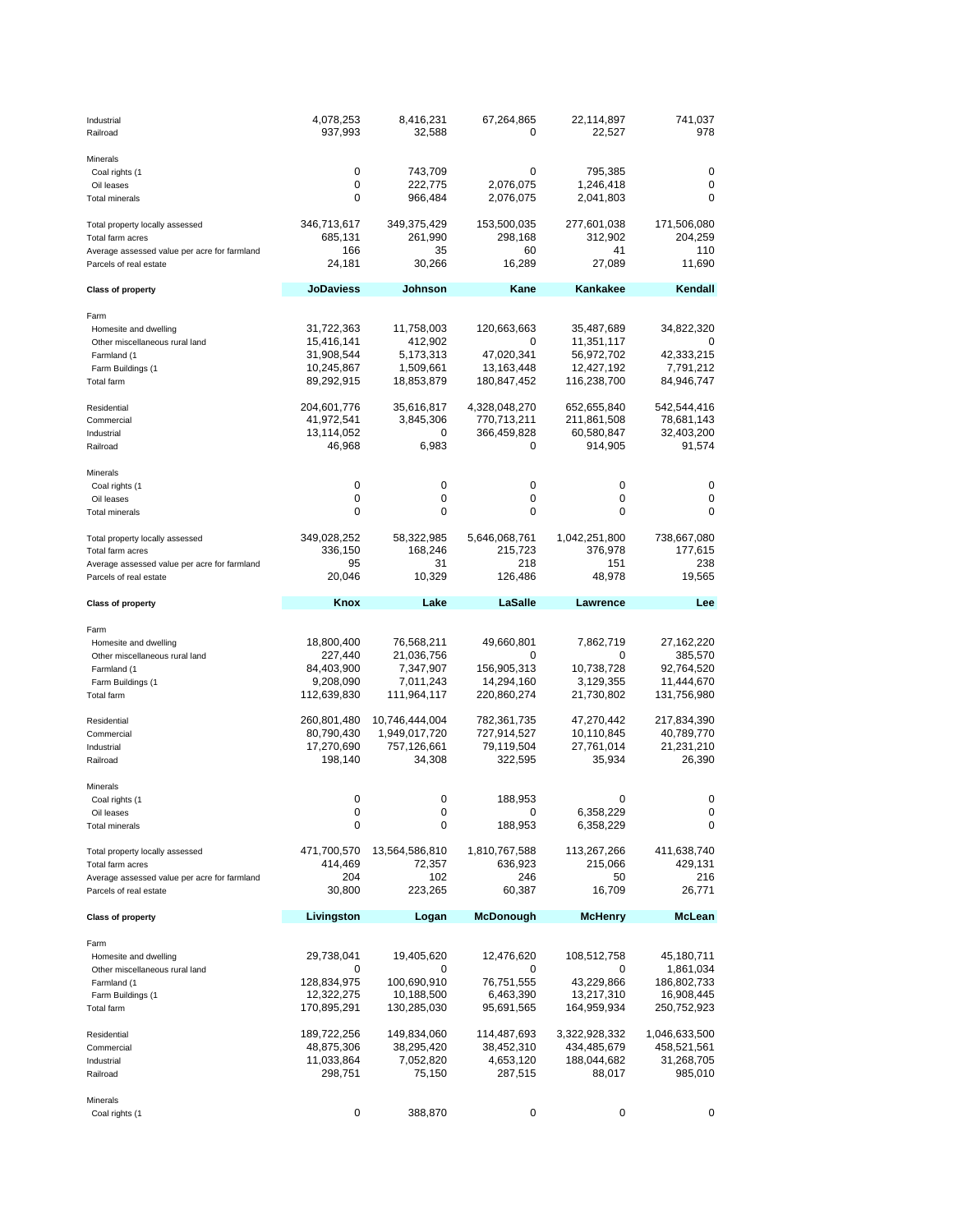| Oil leases<br><b>Total minerals</b>                                    | 0<br>0                   | 0<br>388,870             | 43,445<br>43,445         | 9,892,575<br>9,892,575   | 0<br>0                    |
|------------------------------------------------------------------------|--------------------------|--------------------------|--------------------------|--------------------------|---------------------------|
| Total property locally assessed<br>Total farm acres                    | 420,825,468<br>639,175   | 325,931,350<br>378,665   | 253,615,648<br>355,186   | 4,120,399,219<br>272,756 | 1,788,161,699<br>692,821  |
| Average assessed value per acre for farmland<br>Parcels of real estate | 202<br>24,079            | 266<br>15,904            | 216<br>16,757            | 158<br>110,554           | 270<br>55,072             |
| <b>Class of property</b>                                               | <b>Macon</b>             | <b>Macoupin</b>          | <b>Madison</b>           | <b>Marion</b>            | <b>Marshall</b>           |
| Farm                                                                   |                          |                          |                          |                          |                           |
| Homesite and dwelling                                                  | 17,747,260               | 24,846,914               | 57,605,450               | 23,870,430               | 13,838,897                |
| Other miscellaneous rural land<br>Farmland (1                          | 0<br>94,708,720          | 8,737<br>66,461,813      | 198,000<br>28,493,390    | 0<br>11,412,888          | 0<br>49,108,432           |
| Farm Buildings (1                                                      | 5,015,573                | 6,489,630                | 5,252,650                | 3,267,800                | 2,922,635                 |
| <b>Total farm</b>                                                      | 117,471,553              | 97,807,094               | 91,549,490               | 38,551,118               | 65,869,964                |
| Residential                                                            | 656,375,256              | 201,607,448              | 1,649,105,610            | 135,341,807              | 68,598,562                |
| Commercial                                                             | 205,492,505              | 33,828,009               | 345,800,420              | 34,084,105               | 10,460,911                |
| Industrial<br>Railroad                                                 | 73,098,451<br>650,375    | 2,081,486<br>96,312      | 299,259,870<br>696,270   | 8,987,185<br>0           | 6,672,607<br>23,974       |
|                                                                        |                          |                          |                          |                          |                           |
| Minerals                                                               |                          |                          |                          |                          |                           |
| Coal rights (1<br>Oil leases                                           | 8,000<br>87,338          | 3,894,416<br>9,360       | 2,822,130<br>425,140     | 290,450<br>6,003,715     | 49,082<br>0               |
| <b>Total minerals</b>                                                  | 95,338                   | 3,903,776                | 3,247,270                | 6,294,165                | 49,082                    |
|                                                                        |                          |                          |                          |                          |                           |
| Total property locally assessed<br>Total farm acres                    | 1,053,183,478<br>311,123 | 339,324,125<br>496,597   | 2,389,658,930<br>338,004 | 223,258,380<br>330,094   | 151,675,100<br>230,298    |
| Average assessed value per acre for farmland                           | 304                      | 134                      | 84                       | 35                       | 213                       |
| Parcels of real estate                                                 | 53,052                   | 35,872                   | 120,534                  | 30,501                   | 11,684                    |
| <b>Class of property</b>                                               | Mason                    | <b>Massac</b>            | <b>Menard</b>            | <b>Mercer</b>            | <b>Monroe</b>             |
|                                                                        |                          |                          |                          |                          |                           |
| Farm<br>Homesite and dwelling                                          | 7,902,330                | 10,195,269               | 11,847,528               | 14,943,463               | 23,799,200                |
| Other miscellaneous rural land                                         | 875,676                  | 0                        | 0                        | 0                        | 1,108,827                 |
| Farmland (1                                                            | 31,506,148               | 6,052,022                | 38,401,937               | 47,339,735               | 11,970,000                |
| Farm Buildings (1<br><b>Total farm</b>                                 | 2,915,810<br>43,199,964  | 1,107,902<br>17,355,193  | 3,484,575<br>53,734,040  | 7,114,013<br>69,397,211  | 3,727,791<br>40,605,818   |
|                                                                        |                          |                          |                          |                          |                           |
| Residential<br>Commercial                                              | 65,648,569<br>10,025,260 | 60,713,770<br>12,776,344 | 79,850,477<br>7,830,154  | 71,443,423<br>11,603,350 | 207,418,330<br>31,876,380 |
| Industrial                                                             | 24,007,496               | 34,863,439               | 1,153,041                | 0                        | 4,666,056                 |
| Railroad                                                               | 12,404                   | 29,192                   | 50,679                   | 0                        | 4,081                     |
| Minerals                                                               |                          |                          |                          |                          |                           |
| Coal rights (1                                                         | 0                        | 0                        | 0                        | 0                        | 0                         |
| Oil leases                                                             | 0<br>0                   | 0<br>0                   | 0<br>0                   | 0<br>0                   | 0<br>0                    |
| <b>Total minerals</b>                                                  |                          |                          |                          |                          |                           |
| Total property locally assessed                                        | 142,893,693              | 125,737,938              | 142,618,391              | 152,443,984              | 284,570,665               |
| Total farm acres                                                       | 312,353<br>101           | 127,790<br>47            | 188,682<br>204           | 335,882<br>141           | 218,349<br>55             |
| Average assessed value per acre for farmland<br>Parcels of real estate | 15,061                   | 9,232                    | 10,050                   | 10,862                   | 14,004                    |
|                                                                        | Montgomery               |                          | <b>Moultrie</b>          |                          | Peoria                    |
| <b>Class of property</b>                                               |                          | Morgan                   |                          | Ogle                     |                           |
| Farm                                                                   |                          |                          |                          |                          |                           |
| Homesite and dwelling<br>Other miscellaneous rural land                | 24,475,175<br>0          | 20,451,403<br>0          | 13,614,960<br>0          | 41,485,965<br>5,381,745  | 31,864,223<br>0           |
| Farmland (1                                                            | 48,200,710               | 72,077,988               | 59,577,720               | 85,836,373               | 48,711,030                |
| Farm Buildings (1                                                      | 8,530,126                | 7,028,463                | 4,136,910                | 12,502,423               | 5,241,940                 |
| <b>Total farm</b>                                                      | 81,206,011               | 99,557,854               | 77,329,590               | 145,206,506              | 85,817,193                |
| Residential                                                            | 107,086,330              | 186,950,681              | 63,765,990               | 347,382,789              | 1,170,405,996             |
| Commercial                                                             | 34,399,997               | 47,415,950               | 13,047,330               | 50,829,301               | 381,551,422               |
| Industrial                                                             | 44,038,925               | 21,343,695               | 3,106,120                | 492,601,555              | 118,861,291               |
| Railroad                                                               | 204,873                  | 102,180                  | 33,180                   | 77,898                   | 155,539                   |
| Minerals                                                               |                          |                          |                          |                          |                           |
| Coal rights (1<br>Oil leases                                           | 5,333,669<br>961         | 0<br>0                   | 0<br>6,840               | 0<br>0                   | 112,490<br>O              |
| <b>Total minerals</b>                                                  | 5,334,630                | 0                        | 6,840                    | 0                        | 112,490                   |
|                                                                        |                          |                          |                          |                          |                           |
| Total property locally assessed<br>Total farm acres                    | 272,270,766<br>413,199   | 355,370,360<br>343,037   | 157,289,050<br>189,829   | 1,036,098,049<br>430,530 | 1,756,903,931<br>300,904  |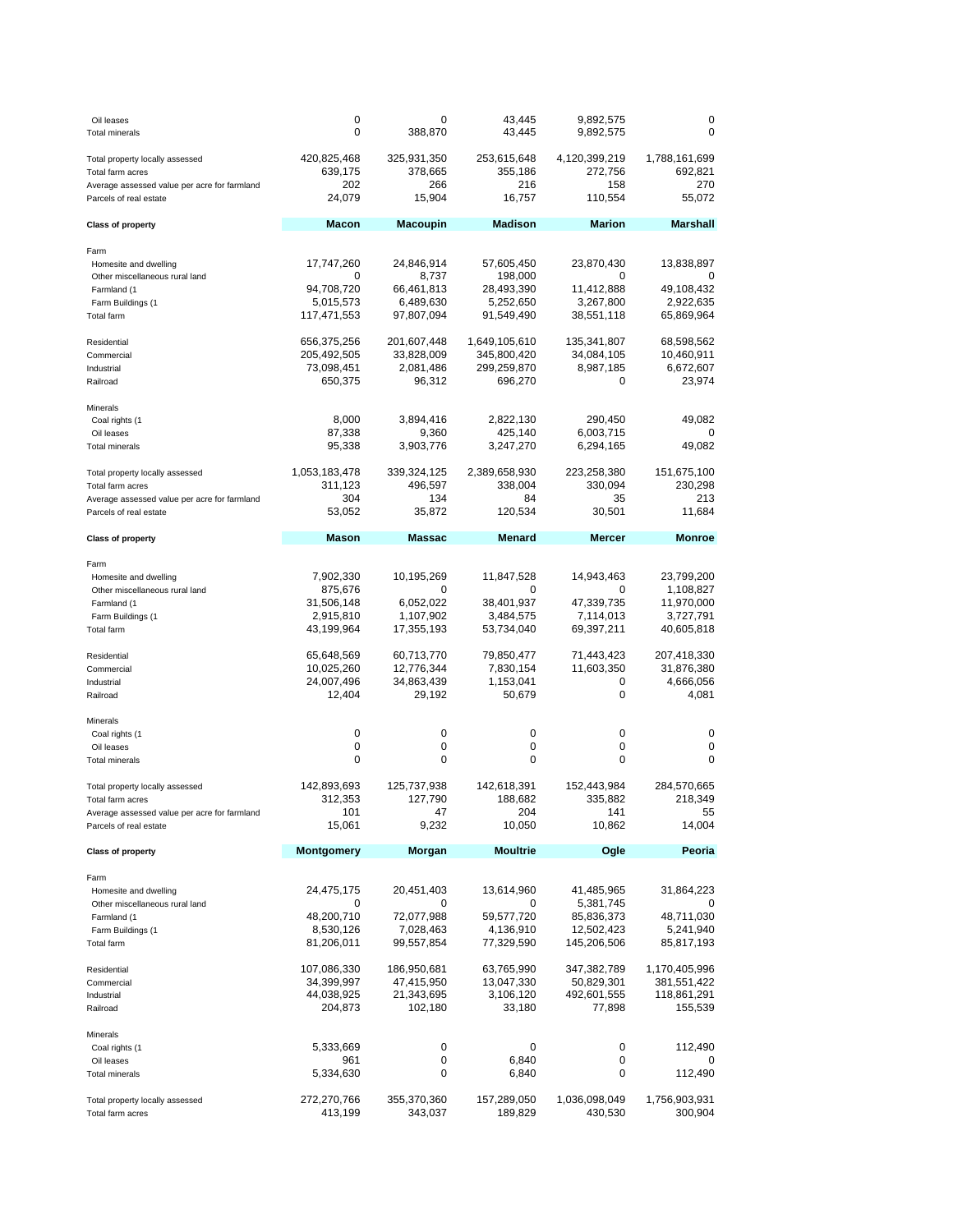| Average assessed value per acre for farmland<br>Parcels of real estate | 117<br>24,341           | 210<br>19,231            | 314<br>8,655            | 199<br>25,585           | 162<br>78,876            |
|------------------------------------------------------------------------|-------------------------|--------------------------|-------------------------|-------------------------|--------------------------|
| <b>Class of property</b>                                               | <b>Perry</b>            | <b>Piatt</b>             | Pike                    | Pope                    | Pulaski                  |
| Farm                                                                   |                         |                          |                         |                         |                          |
| Homesite and dwelling                                                  | 17,842,168              | 11,115,212               | 9,325,631               | 7,637,868               | 3,573,200                |
| Other miscellaneous rural land                                         | 298,841                 | 0                        | 0                       | 0                       | 0                        |
| Farmland (1                                                            | 9,553,900               | 82,475,639               | 53,858,548              | 4,422,107               | 4,662,145                |
| Farm Buildings (1                                                      | 4,376,651<br>32,071,560 | 5,690,058                | 6,572,074<br>69,756,253 | 940,162                 | 659,420                  |
| Total farm                                                             |                         | 99,280,909               |                         | 13,000,137              | 8,894,765                |
| Residential                                                            | 73,625,496              | 108,603,996              | 49,917,901              | 7,987,219               | 11,102,365               |
| Commercial                                                             | 12,438,488              | 16,429,723               | 13,359,504              | 281,734                 | 1,655,866                |
| Industrial                                                             | 7,236,836               | 1,839,113                | 3,401,279               | 0                       | 1,752,639                |
| Railroad                                                               | 100                     | 751,560                  | 76,844                  | 0                       | 84,205                   |
| Minerals                                                               |                         |                          |                         |                         |                          |
| Coal rights (1                                                         | 3,857,713               | 0                        | 0                       | 0                       | 0                        |
| Oil leases                                                             | 14,427                  | 0<br>0                   | 0<br>0                  | 279,050                 | 0<br>0                   |
| <b>Total minerals</b>                                                  | 3,872,140               |                          |                         | 279,050                 |                          |
| Total property locally assessed                                        | 129,244,620             | 226,905,301              | 136,511,781             | 21,548,140              | 23,489,840               |
| Total farm acres                                                       | 263,631                 | 265,317                  | 493,324                 | 132,333                 | 106,746                  |
| Average assessed value per acre for farmland                           | 36                      | 311                      | 109                     | 33                      | 44                       |
| Parcels of real estate                                                 | 16,120                  | 9,977                    | 17,939                  | 6,351                   | 6,408                    |
| <b>Class of property</b>                                               | Putnam                  | Randolph                 | <b>Richland</b>         | <b>Rock Island</b>      | St. Clair                |
| Farm                                                                   |                         |                          |                         |                         |                          |
| Homesite and dwelling                                                  | 4,666,506               | 22,651,591               | 10,068,335              | 20,892,509              | 39,109,913               |
| Other miscellaneous rural land                                         | 182,129                 | 0                        | 216,785                 | 1,122,356               | 107,753,374              |
| Farmland (1                                                            | 16,595,417              | 17,508,940               | 9,537,500               | 27,275,036              | 30,775,049               |
| Farm Buildings (1<br><b>Total farm</b>                                 | 3,101,253<br>24,545,305 | 5,288,780<br>45,449,311  | 4,914,480<br>24,737,100 | 4,344,598<br>53,634,499 | 6,417,247<br>184,055,583 |
|                                                                        |                         |                          |                         |                         |                          |
| Residential                                                            | 37,594,860              | 127,735,339              | 60,661,410              | 914,750,658             | 1,262,929,598            |
| Commercial                                                             | 4,352,062               | 24,304,664               | 17,294,811              | 284,858,517             | 371,973,491              |
| Industrial                                                             | 10,900,786              | 50,053,989               | 3,213,990               | 147,990,458             | 63,779,469               |
| Railroad                                                               | 29,315                  | 29,815                   | 19,200                  | 0                       | 1,981,173                |
| Minerals                                                               |                         |                          |                         |                         |                          |
| Coal rights (1                                                         | 0                       | 625,885                  | 0                       | 0                       | 1,968,512                |
| Oil leases<br><b>Total minerals</b>                                    | 20,760<br>20,760        | 193,339<br>819,224       | 2,491,000<br>2,491,000  | 0<br>0                  | 25,286<br>1,993,798      |
|                                                                        |                         |                          |                         |                         |                          |
| Total property locally assessed                                        | 77,443,088              | 248,392,342              | 108,417,511             | 1,401,234,132           | 1,886,713,112            |
| Total farm acres                                                       | 90,514                  | 313,630                  | 212,583                 | 199,422                 | 296,887                  |
| Average assessed value per acre for farmland                           | 183                     | 56                       | 45<br>15,747            | 137                     | 104                      |
| Parcels of real estate                                                 | 7,800                   | 22,046                   |                         | 62,287                  | 125,724                  |
| <b>Class of property</b>                                               | <b>Saline</b>           | Sangamon                 | <b>Schuyler</b>         | <b>Scott</b>            | <b>Shelby</b>            |
| Farm                                                                   |                         |                          |                         |                         |                          |
| Homesite and dwelling                                                  | 10,952,105              | 46,589,293               | 6,020,150               | 4,313,401               | 29,842,729               |
| Other miscellaneous rural land                                         | 1,648,151               | 0                        | 0                       | 0                       | 0                        |
| Farmland (1                                                            | 10,900,789              | 129,224,668              | 21,025,041              | 17, 167, 291            | 53,256,353               |
| Farm Buildings (1                                                      | 1,874,920               | 7,881,423<br>183,695,384 | 2,678,343               | 1,841,600               | 7,451,500                |
| Total farm                                                             | 25,375,965              |                          | 29,723,534              | 23,322,292              | 90,550,582               |
| Residential                                                            | 86,294,952              | 1,457,436,432            | 24,041,633              | 16,942,226              | 84,616,064               |
| Commercial                                                             | 28,001,404              | 552,114,458              | 5,593,647               | 2,015,176               | 17,926,714               |
| Industrial                                                             | 20,482,410              | 7,201,311                | 761,850                 | 4,050,907               | 6,985,571                |
| Railroad                                                               | 129,410                 | 547,577                  | 4,957                   | 0                       | 969,096                  |
| Minerals                                                               |                         |                          |                         |                         |                          |
| Coal rights (1                                                         | 5,610,520               | 1,329,541                | 287,221                 | 0                       | 2,016,702                |
| Oil leases                                                             | 398,810<br>6,009,330    | 744,793                  | 8,407                   | 0<br>0                  | 191,997                  |
| <b>Total minerals</b>                                                  |                         | 2,074,334                | 295,628                 |                         | 2,208,699                |
| Total property locally assessed                                        | 166,293,471             | 2,203,069,496            | 60,421,249              | 46,330,601              | 203,256,726              |
| Total farm acres                                                       | 168,660                 | 483,293                  | 263,447                 | 153,845                 | 457,816                  |
| Average assessed value per acre for farmland                           | 65                      | 267                      | 80                      | 112                     | 116                      |
| Parcels of real estate                                                 | 22,191                  | 90,023                   | 7,857                   | 5,815                   | 18,473                   |
| <b>Class of property</b>                                               | <b>Stark</b>            | <b>Stephenson</b>        | <b>Tazewell</b>         | <b>Union</b>            | Vermillion               |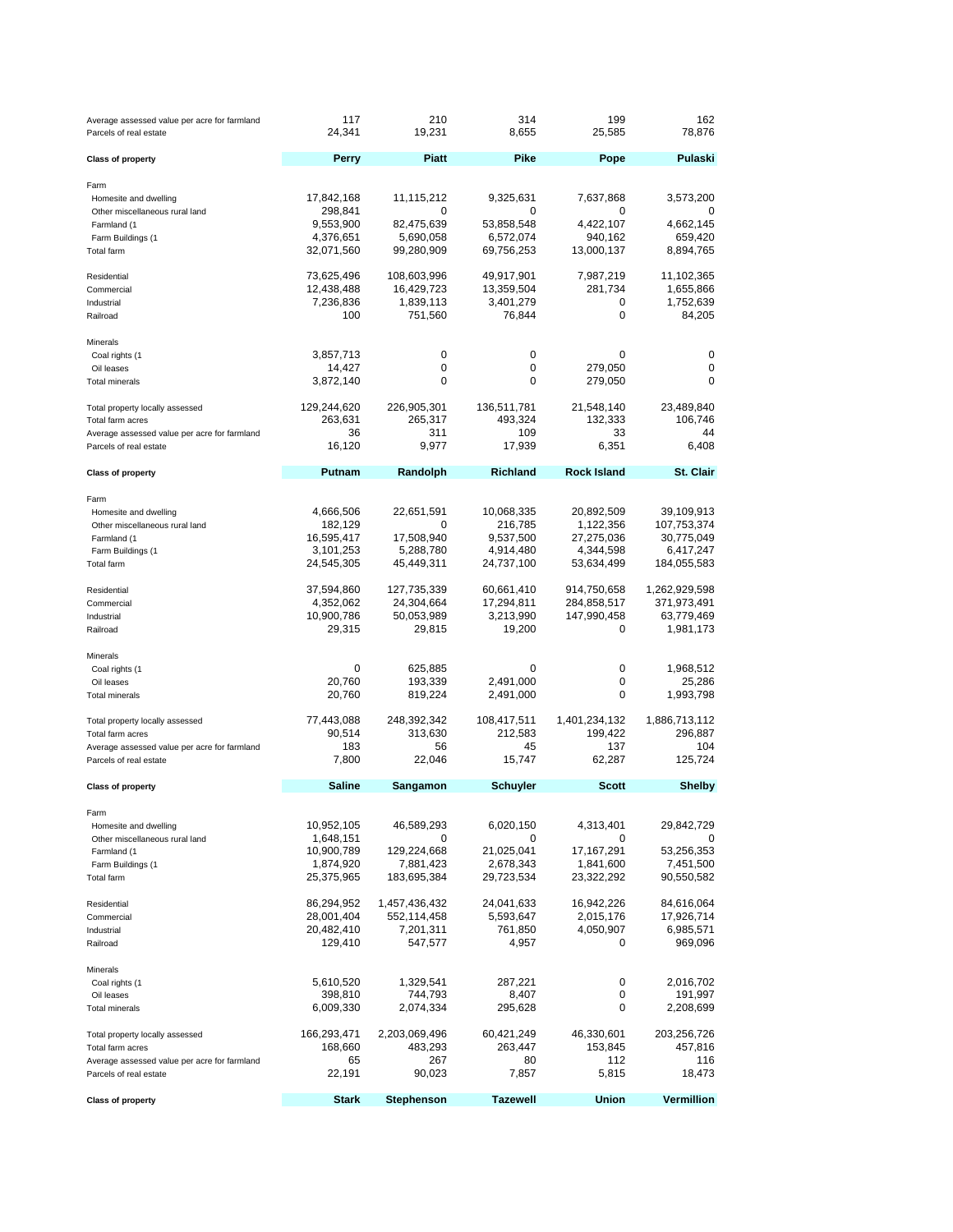| Farm                                         |             |               |               |               |               |
|----------------------------------------------|-------------|---------------|---------------|---------------|---------------|
| Homesite and dwelling                        | 7,972,970   | 31,570,781    | 22,444,640    | 18,150,060    | 23,225,521    |
| Other miscellaneous rural land               | 0           | 0             | 846,600       |               |               |
| Farmland (1                                  | 34,207,720  | 49,843,175    | 76,892,480    | 7,269,804     | 105,428,557   |
| Farm Buildings (1                            | 5,416,110   | 12,375,834    | 9,607,532     | 3,387,241     | 6,728,489     |
| Total farm                                   | 47,596,800  | 93,789,790    | 109,791,252   | 28,807,105    | 135,382,567   |
| Residential                                  | 22,161,000  | 288,192,925   | 860,662,051   | 52,453,959    | 345, 150, 756 |
| Commercial                                   | 2,360,250   | 64,230,786    | 196,546,510   | 12,446,940    | 120,624,679   |
| Industrial                                   | 1,939,860   | 18,094,411    | 53,464,990    | 527,920       | 39,114,713    |
| Railroad                                     | 5,720       | 56,490        | 108,190       | 193,640       | 725,623       |
| Minerals                                     |             |               |               |               |               |
| Coal rights (1                               | 0           | 0             | 0             | 0             | 808,394       |
| Oil leases                                   | 0           | 0             | 0             | 0             | 0             |
| <b>Total minerals</b>                        | 0           | 0             | 0             | 0             | 808,394       |
| Total property locally assessed              | 74,063,630  | 464,364,402   | 1,220,572,993 | 94,429,564    | 641,806,732   |
| Total farm acres                             | 175,056     | 332,439       | 337,126       | 189,014       | 508,557       |
| Average assessed value per acre for farmland | 195         | 150           | 228           | 38            | 207           |
| Parcels of real estate                       | 5,079       | 24,560        | 58,298        | 10,799        | 53,304        |
| <b>Class of property</b>                     | Wabash      | Warren        | Washington    | Wayne         | White         |
| Farm                                         |             |               |               |               |               |
| Homesite and dwelling                        | 6,265,025   | 13,299,540    | 24,300,530    | 16,403,075    | 8,030,750     |
| Other miscellaneous rural land               | 0           | 17,040        | 133,999       | 0             | 0             |
| Farmland (1                                  | 11,494,965  | 89,453,420    | 13,742,915    | 28,520,207    | 29,355,635    |
| Farm Buildings (1                            | 2,565,700   | 6,833,830     | 5,730,526     | 3,226,280     | 3,143,525     |
| <b>Total farm</b>                            | 20,325,690  | 109,603,830   | 43,907,970    | 48,149,562    | 40,529,910    |
| Residential                                  | 50,520,195  | 64,533,417    | 59,110,242    | 42,092,395    | 46,733,395    |
| Commercial                                   | 11,558,980  | 19,683,170    | 13,948,317    | 11,238,525    | 12,144,215    |
| Industrial                                   | 3,884,110   | 1,356,320     | 5,756,415     | 3,228,055     | 7,399,010     |
| Railroad                                     | 15,520      | 60,610        | 13,020        | 0             | 10,270        |
| Minerals                                     |             |               |               |               |               |
| Coal rights (1                               | 3,090,005   | 0             | 6,370,906     | 39,750        | 3,155,980     |
| Oil leases                                   | 1,937,110   | 0             | 761,037       | 6,267,664     | 5,895,540     |
| <b>Total minerals</b>                        | 5,027,115   | 0             | 7,131,943     | 6,307,414     | 9,051,520     |
| Total property locally assessed              | 91,331,610  | 195,237,347   | 129,867,907   | 111,015,951   | 115,868,320   |
| Total farm acres                             | 132,301     | 330,657       | 342,222       | 436,585       | 300,517       |
| Average assessed value per acre for farmland | 87          | 271           | 40            | 65            | 98            |
| Parcels of real estate                       | 10,796      | 12,618        | 21,351        | 33,641        | 28,664        |
| <b>Class of property</b>                     | Whiteside   | Will          | Williamson    | Winnebago     | Woodford      |
| Farm                                         |             |               |               |               |               |
| Homesite and dwelling                        | 26,404,520  | 115,056,184   | 27,431,312    | 31,282,612    | 29,554,090    |
| Other miscellaneous rural land               | 0           | 0             | 1,948,713     | 1,035,970     | 0             |
| Farmland (1                                  | 57,129,809  | 52,627,641    | 5,054,345     | 29,541,457    | 77,309,600    |
| Farm Buildings (1                            | 11,551,428  | 15,404,169    | 3,004,190     | 4,875,124     | 8,772,390     |
| Total farm                                   | 95,085,757  | 183,087,994   | 37,438,560    | 66,735,163    | 115,636,080   |
| Residential                                  | 338,465,241 | 4,702,270,650 | 288,657,468   | 2,072,188,834 | 231,456,750   |
| Commercial                                   | 62,886,728  | 669,028,799   | 104,670,844   | 442,103,499   | 32,349,780    |
| Industrial                                   | 35,866,774  | 1,502,096,000 | 26,973,999    | 229,235,704   | 7,713,450     |
| Railroad                                     | 8,989       | 90,780        | 91,385        | 490,349       | 63,130        |
| Minerals                                     |             |               |               |               |               |
| Coal rights (1                               | 0           | 0             | 1,677,970     | 0             | 0             |
| Oil leases                                   | 6,497       | 65,690        | 125,386       | 0             | 0             |
| <b>Total minerals</b>                        | 6,497       | 65,690        | 1,803,356     | 0             | 0             |
| Total property locally assessed              | 532,319,986 | 7,056,639,913 | 459,635,612   | 2,810,753,549 | 387,219,190   |
| Total farm acres                             | 405,191     | 337,927       | 150,389       | 224,558       | 303,716       |
| Average assessed value per acre for farmland | 141         | 156           | 34            | 132           | 255           |
| Parcels of real estate                       | 32,512      | 164,766       | 42,642        | 107,268       | 19,932        |
|                                              |             |               |               |               |               |

(1 Not subject to state equalization factor